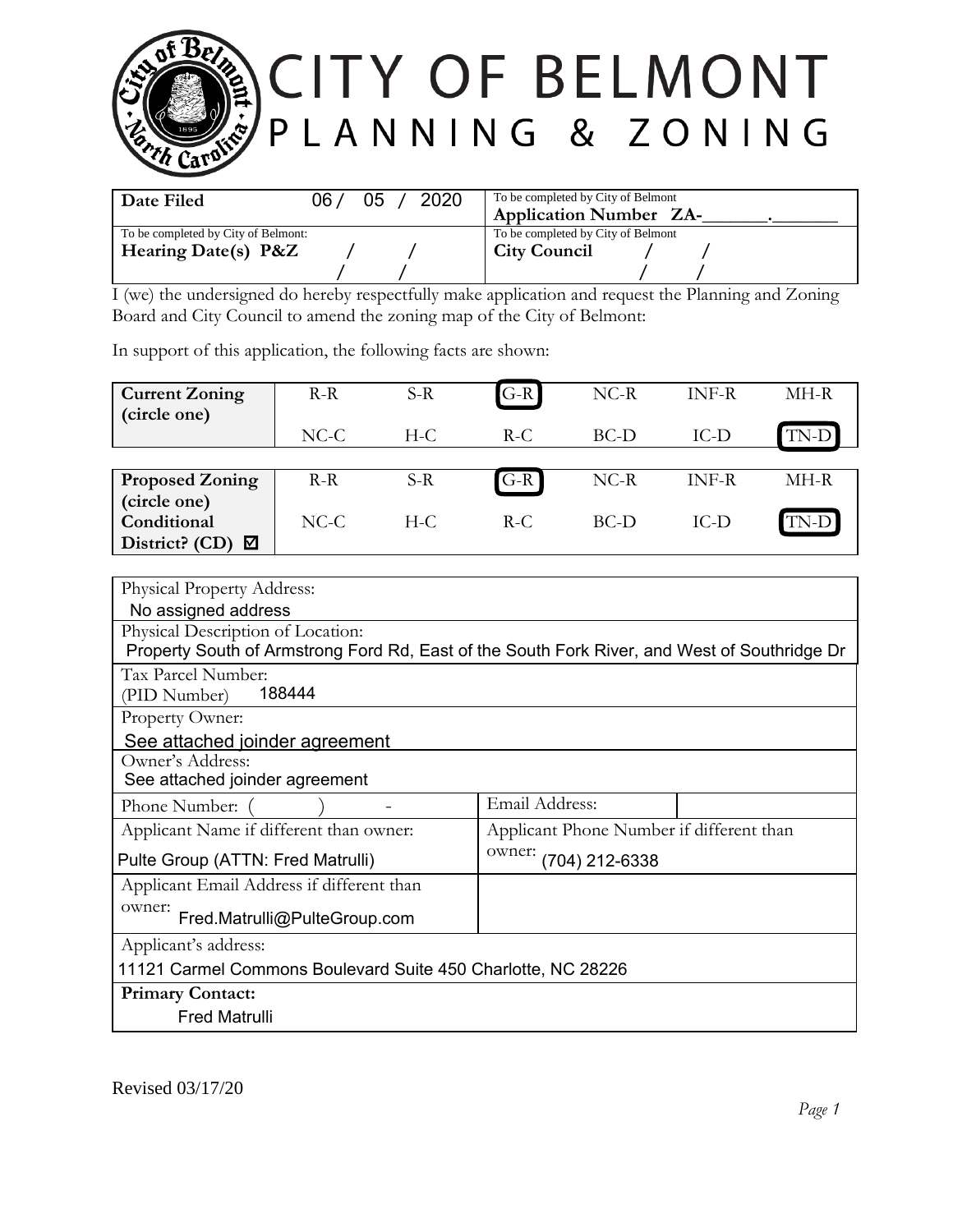## **SUBMITTAL REQUIREMENTS**

- Completed Application
- Letter of Intent Description of proposed project
- 5 copies of Concept Plan (paper and digital version must be drawn to scale by architect, landscape architect, professional surveyor, or engineer licensed in North Carolina). Additional plans will be requested for the public meetings.
- Boundary Survey (acreage, current zoning, location of existing buildings, setbacks)
- Community Meeting Form
- Adjacent Property Owner List provide a copy of address labels for all adjacent property owners. The City will use this list for public notices for the Planning Board Meeting and the Public Hearing meeting.
- Traffic Impact Analysis, if required, refer to Chapter 16 of the LDC
- Fees associated with review

## **PROCESS & SCHEDULE – See Section 15.6 of the Land Development Code**



The plans will be reviewed internally by city staff. Any deficiencies or request for information will be sent to you within 30-days.

Staff will notify the applicant when the schematic plans are ready to be presented to the public at the required community meeting.

Community Meeting: the scheduling, notification, and meeting report, as described in the supplemental community meeting form, are the responsibility of the applicant. This meeting shall be held a minimum of two weeks (14-days) prior to the scheduled Planning Board meeting.

The Planning Board will hear the request in a public meeting and provide a recommendation to the City Council.

The City Council will hold the public hearing and render a decision on the project. Please refer to Section 20.2 of the LDC for further details.